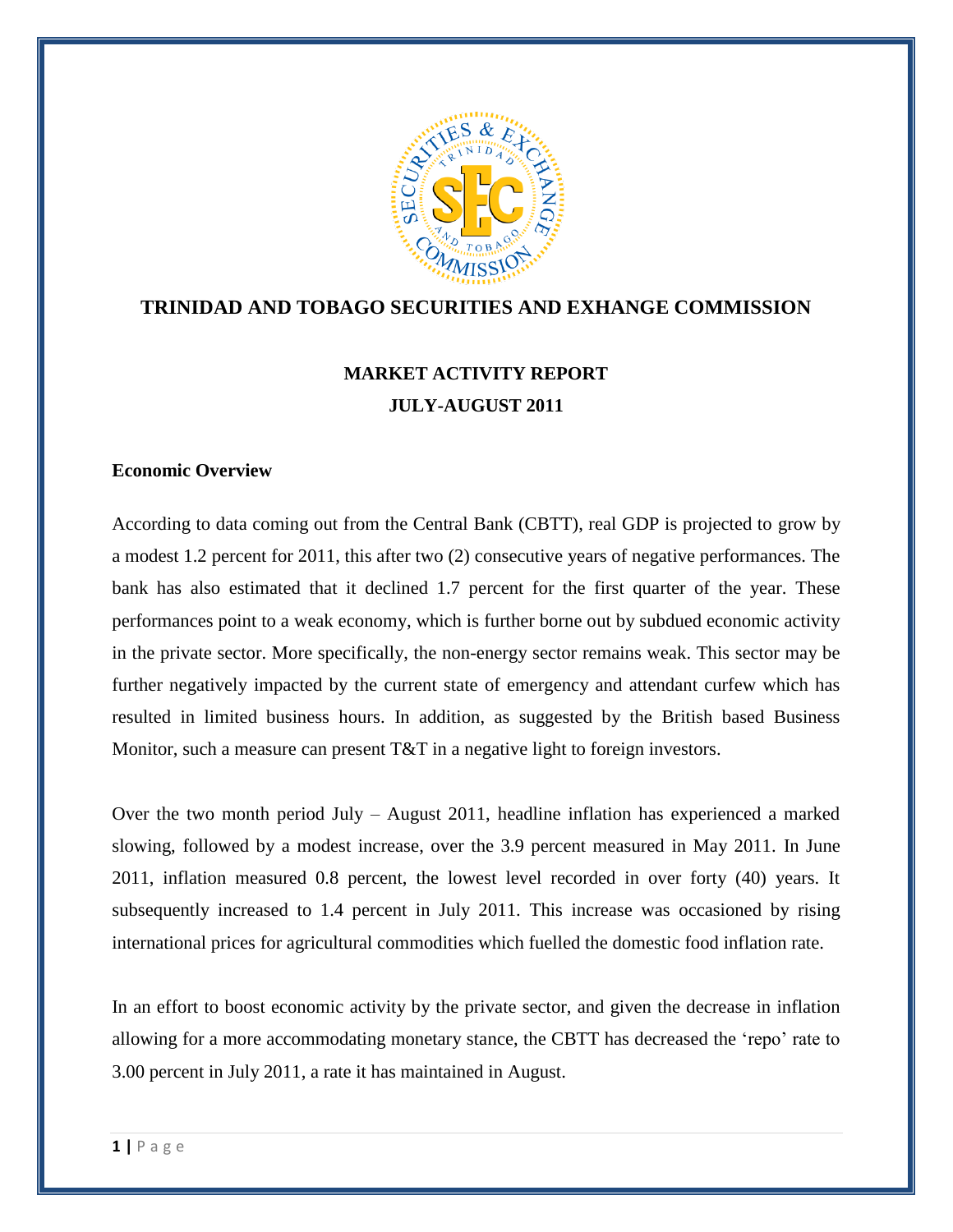#### **Stock Market Performance**

The domestic stock market, as measured by the TTSE Composite Index, increased 2.731 percent over the two month period July – August 2011, closing the period at 976.49. The increase was almost even for each month - 1.54 percent in July and 1.2 percent in August. For the year to date, the Index increased 16.86 percent (**Figure 1**), a marked improvement when compared to the 6.4 percent increase recorded for the same period in 2010. When viewed over a five year period to date, the market reached its highest point of 1174.56 in July 2008, falling by 34.88 percent eighteen (18) months later to its lowest point of 764.81, recorded in January 2010. It has taken twenty (20) months - January 2010 to August 2011 - for the market to recover 27.67 percent of this loss.

It should be noted that the market has shown a decreasing rate since June 2011, measuring a 3.13 percent increase in May, 2.55 percent in June, 1.54 percent in July and 1.22 percent in August.

For the month of July, there was trading activity in twenty-eight (28) stocks, with seventeen (17) advances and six (6) declines. Five (5) stocks traded firm. The top three (3) advances were Capital and Credit Financial Group Limited, advancing 36.36 percent, Scotia Investments Jamaica Limited, which advanced 26.58 percent, with Prestige Holdings Limited closing off the top three by advancing 14.04 percent. The top three declines were Trinidad Cement Limited, National Flour Mills and Sagicor Financial Corporation, declining 16.28 percent, 3.40 percent and 3.00 percent respectively.

| Table 1: Stocks Advancing for July 2011 |  |  |  |
|-----------------------------------------|--|--|--|
|-----------------------------------------|--|--|--|

| No.            | <b>Security</b>                                      | <b>Closing</b><br>Quote<br>\$) | <b>Change</b><br>\$) | Percentage<br><b>Change</b> |
|----------------|------------------------------------------------------|--------------------------------|----------------------|-----------------------------|
|                | CAPITAL AND CREDIT FINANCIAL<br><b>GROUP LIMITED</b> | 0.30                           | 0.08                 | 36.36%                      |
| $\overline{2}$ | <b>SCOTIA INVESTMENTS JAMAICA</b><br><b>LIMITED</b>  | 2.00                           | 0.42                 | 26.58%                      |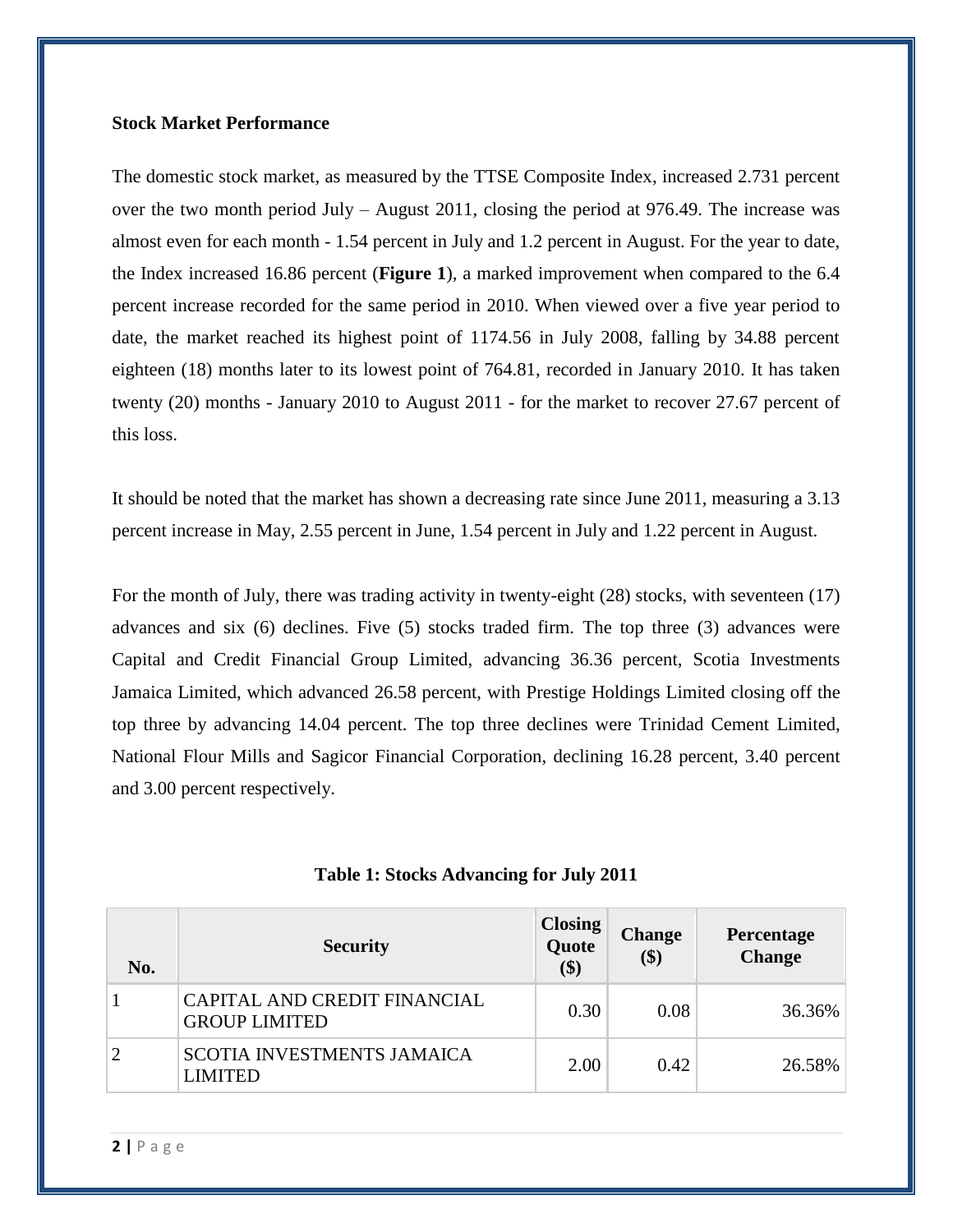| No.            | <b>Security</b>                                                          | <b>Closing</b><br>Quote<br>\$) | <b>Change</b><br>\$) | Percentage<br><b>Change</b> |
|----------------|--------------------------------------------------------------------------|--------------------------------|----------------------|-----------------------------|
| 3              | PRESTIGE HOLDINGS LIMITED                                                | 6.50                           | 0.80                 | 14.04%                      |
| $\overline{4}$ | <b>JAMAICA MONEY MARKET BROKERS</b><br><b>LIMITED</b>                    | 0.42                           | 0.04                 | 10.53%                      |
| 5              | <b>GRACEKENNEDY LIMITED</b>                                              | 4.20                           | 0.30                 | 7.69%                       |
| 6              | <b>SUPREME VENTURES LIMITED</b>                                          | 0.15                           | 0.01                 | 7.14%                       |
| 7              | UNILEVER CARIBBEAN LIMITED                                               | 28.20                          | 1.70                 | 6.42%                       |
| 8              | NATIONAL COMMERCIAL BANK<br><b>JAMAICA LIMITED</b>                       | 2.00                           | 0.10                 | 5.26%                       |
| 9              | <b>AGOSTINI'S LIMITED</b>                                                | 12.05                          | 0.37                 | 3.17%                       |
| 10             | ONE CARIBBEAN MEDIA LIMITED                                              | 11.50                          | 0.26                 | 3.14%                       |
| 11             | <b>SCOTIABANK TRINIDAD &amp; TOBAGO</b><br><b>LIMITED</b>                | 43.06                          | 1.01                 | 2.40%                       |
| 12             | <b>NATIONAL ENTERPRISES LIMITED</b>                                      | 14.59                          | 0.34                 | 2.39%                       |
| 13             | REPUBLIC BANK LIMITED                                                    | 91.30                          | 1.58                 | 1.44%                       |
| 14             | <b>ANSA McAL LIMITED</b>                                                 | 52.15                          | 0.65                 | 1.26%                       |
| 15             | POINT LISAS INDUSTRIAL PORT<br>DEVELOPMENT CORPORATION<br><b>LIMITED</b> | 4.92                           | 0.02                 | 0.40%                       |
| 16             | <b>GUARDIAN HOLDINGS LIMITED</b>                                         | 15.05                          | 0.05                 | 0.27%                       |
| 17             | THE WEST INDIAN TOBACCO<br><b>COMPANY LIMITED</b>                        | 55.11                          | 0.11                 | 0.20%                       |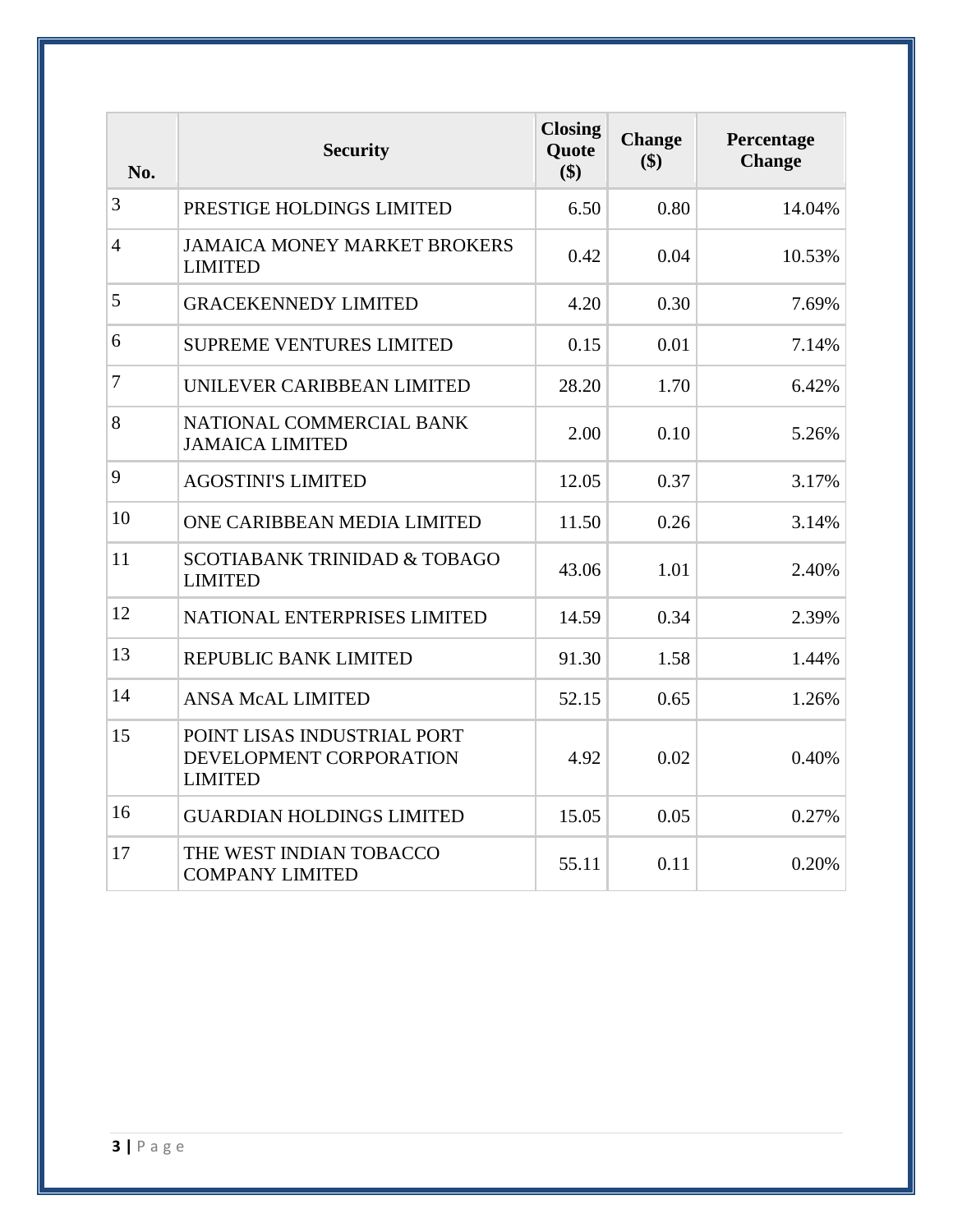| No             | <b>Security</b>                          | <b>Closing</b><br>Quote $(\$)$ | Change (\$) | Percentage<br><b>Change</b> |
|----------------|------------------------------------------|--------------------------------|-------------|-----------------------------|
|                | <b>TRINIDAD CEMENT LIMITED</b>           | 1.80                           | $-0.35$     | 16.28%                      |
| $\overline{2}$ | NATIONAL FLOUR MILLS LIMITED             | 0.85                           | $-0.03$     | 3.40%                       |
| 3              | <b>SAGICOR FINANCIAL CORPORATION</b>     | 7.76                           | $-0.25$     | 3.00%                       |
| $\overline{4}$ | <b>GUARDIAN MEDIA LIMITED</b>            | 21.50                          | $-0.37$     | 1.69%                       |
|                | <b>NEAL &amp; MASSY HOLDINGS LIMITED</b> | 47.98                          | $-0.02$     | 0.04%                       |
| 6              | SAVINVEST INDIA ASIA FUND                | 62.50                          | $-0.01$     | 0.02%                       |

## **Table 2: Stocks Declining for July 2011**

In August, trading activity was also twenty-eight (28) stocks, with fifteen (15) advances, ten (10) declines and three (3) stocks trading firm. Again, the market is showing signs of an overall decrease as the number of advances have decreased from July to August while the number of declines has increased.

The top three (3) advancers was led by Scotia Investments Jamaica Limited, which advanced 20 percent in price, followed by JMMB (19.05%) and National Commercial Bank of Jamaica (12.5%). The top declines were Guardian Holdings Limited (10.95%), Neal and Massey Holdings Limited (10.42%) and Point Lisas Industrial Port Development Corporation Limited  $(8.74\%)$ .

|  |  | <b>Table 3: Stocks Advancing for August 2011</b> |
|--|--|--------------------------------------------------|
|--|--|--------------------------------------------------|

| $\bf No$ | <b>Security</b>                                       | Closing<br>Quote (\$) | Change (\$) | <b>Percentage</b><br>Change |
|----------|-------------------------------------------------------|-----------------------|-------------|-----------------------------|
|          | <b>SCOTIA INVESTMENTS JAMAICA</b><br><b>LIMITED</b>   | 2.40                  | 0.40        | 20.00%                      |
|          | <b>JAMAICA MONEY MARKET BROKERS</b><br><b>LIMITED</b> | 0.50                  | 0.08        | 19.05%                      |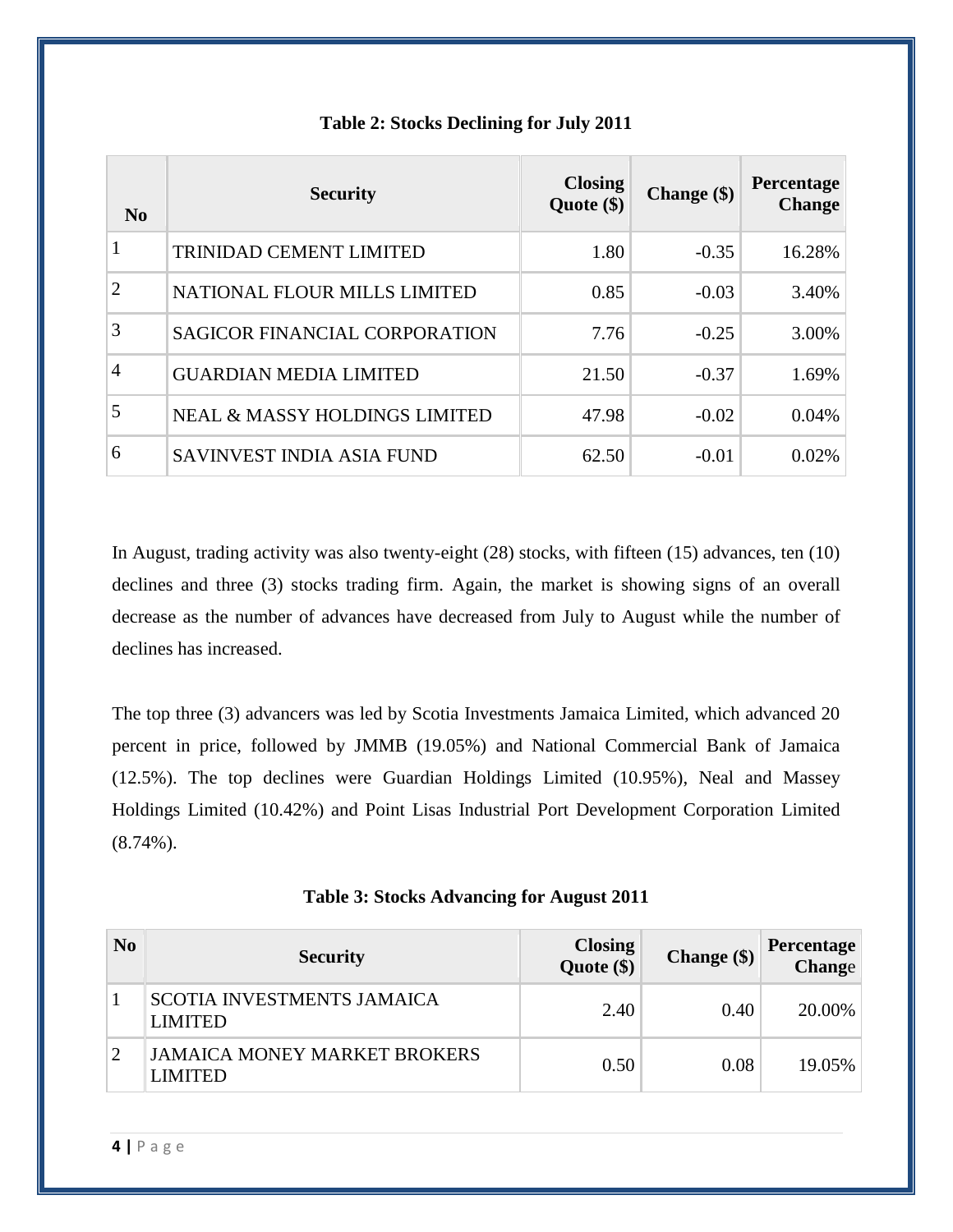| N <sub>0</sub> | <b>Security</b>                                           | <b>Closing</b><br>Quote (\$) | Change (\$) | Percentage<br>Change |
|----------------|-----------------------------------------------------------|------------------------------|-------------|----------------------|
| 3              | NATIONAL COMMERCIAL BANK<br><b>JAMAICA LIMITED</b>        | 2.25                         | 0.25        | 12.50%               |
| $\overline{4}$ | <b>SCOTIABANK TRINIDAD &amp; TOBAGO</b><br><b>LIMITED</b> | 46.54                        | 3.48        | 8.08%                |
| 5              | UNILEVER CARIBBEAN LIMITED                                | 30.25                        | 2.05        | 7.27%                |
| 6              | <b>SUPREME VENTURES LIMITED</b>                           | 0.16                         | 0.01        | 6.67%                |
| $\tau$         | PRESTIGE HOLDINGS LIMITED                                 | 6.90                         | 0.40        | 6.15%                |
| 8              | CAPITAL AND CREDIT FINANCIAL<br><b>GROUP LIMITED</b>      | 0.31                         | 0.01        | 3.33%                |
| 9              | NATIONAL ENTERPRISES LIMITED                              | 14.90                        | 0.31        | 2.12%                |
| 10             | <b>AGOSTINI'S LIMITED</b>                                 | 12.25                        | 0.20        | 1.66%                |
| 11             | THE WEST INDIAN TOBACCO COMPANY<br><b>LIMITED</b>         | 56.00                        | 0.89        | 1.61%                |
| 12             | ONE CARIBBEAN MEDIA LIMITED                               | 11.61                        | 0.11        | 0.95%                |
| 13             | ANSA MERCHANT BANK LIMITED                                | 32.10                        | 0.30        | 0.94%                |
| 14             | REPUBLIC BANK LIMITED                                     | 92.10                        | 0.80        | 0.88%                |
| 15             | FIRSTCARIBBEAN INTERNATIONAL<br><b>BANK LIMITED</b>       | 9.05                         | 0.05        | 0.56%                |

# **Table 4: Stocks Declining for August 2011**

| N <sub>0</sub> | <b>Security</b>                                                       | <b>Closing</b><br>Quote<br>\$) | <b>Change</b><br>\$) | Percentage<br><b>Change</b> |
|----------------|-----------------------------------------------------------------------|--------------------------------|----------------------|-----------------------------|
|                | <b>GUARDIAN HOLDINGS LIMITED</b>                                      | 13.42                          | $-1.63$              | 10.95%                      |
| 2              | <b>NEAL &amp; MASSY HOLDINGS LIMITED</b>                              | 42.98                          | $-5.00$              | 10.42%                      |
| 3              | POINT LISAS INDUSTRIAL PORT DEVELOPMENT<br><b>CORPORATION LIMITED</b> | 4.49                           | $-0.43$              | 8.74%                       |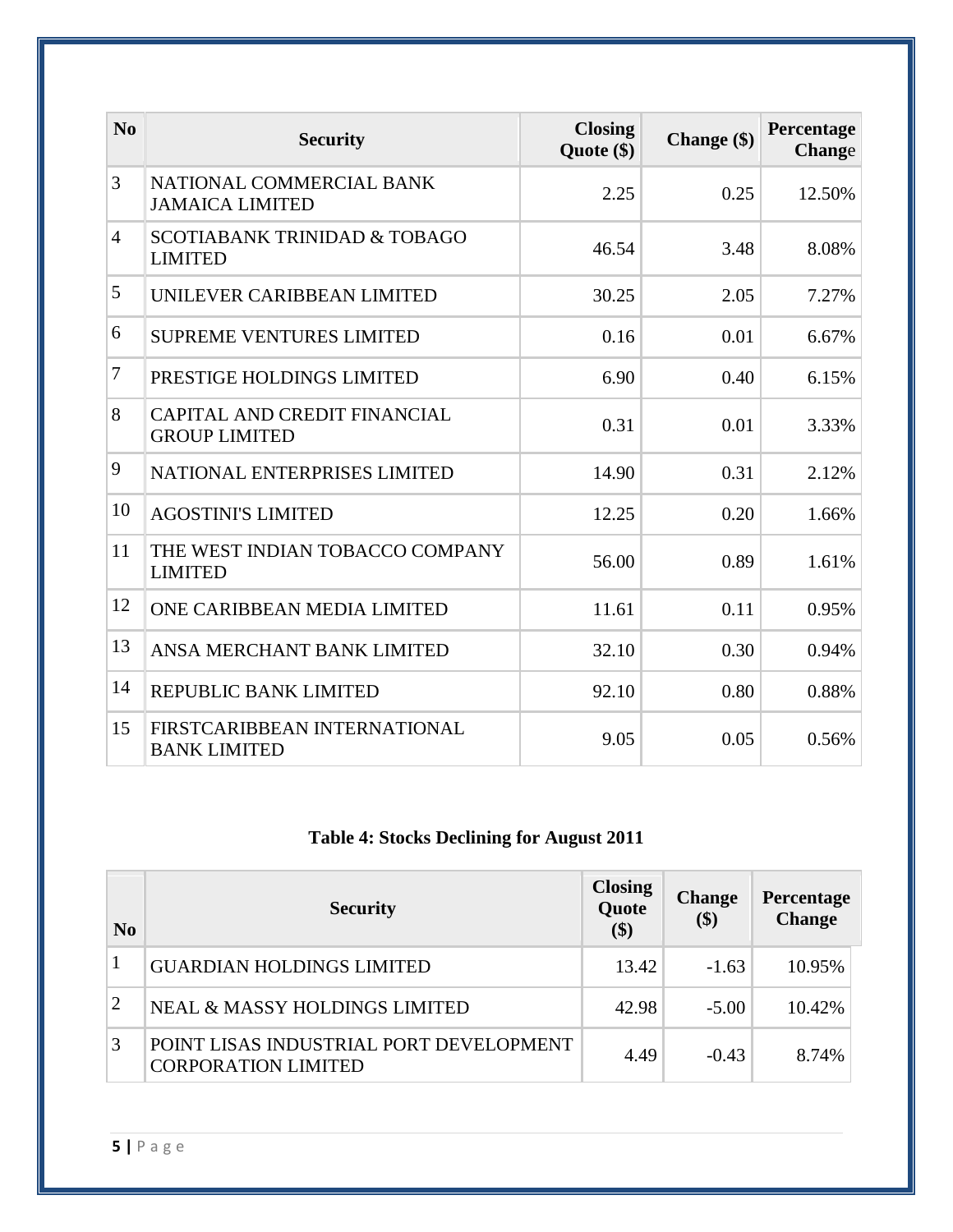| $\overline{4}$ | <b>FLAVORITE FOODS LIMITED</b>       | 7.75  | $-0.44$ | 5.37% |
|----------------|--------------------------------------|-------|---------|-------|
| 5              | NATIONAL FLOUR MILLS LIMITED         | 0.81  | $-0.04$ | 4.71% |
| 6              | <b>TRINIDAD CEMENT LIMITED</b>       | 1.75  | $-0.05$ | 2.23% |
| 7              | <b>GRACEKENNEDY LIMITED</b>          | 4.11  | $-0.09$ | 2.14% |
| 8              | <b>SAGICOR FINANCIAL CORPORATION</b> | 7.60  | $-0.16$ | 2.06% |
| 9              | ANGOSTURA HOLDINGS LIMITED           | 8.99  | $-0.01$ | 0.11% |
| 10             | <b>ANSA McAL LIMITED</b>             | 52.10 | $-0.05$ | 0.10% |

**Figure 1: TTSE Composite Index for the period January to August 2011**

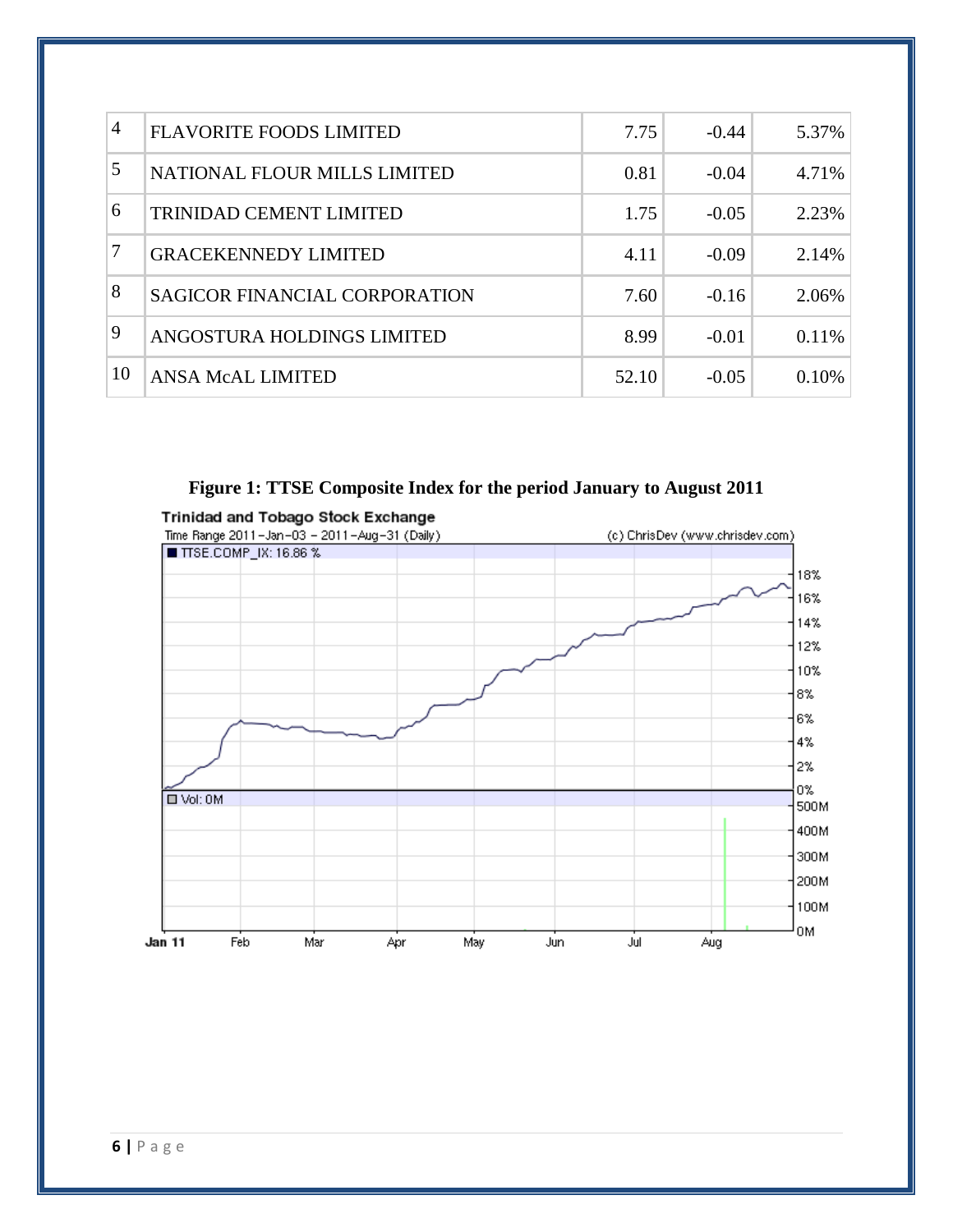#### **Performance of Cross Listed Companies**

The Cross Listed Index advanced 5.39 percent over the July-August period – 2.10 percent in July and 3.25 percent in August – performing considerably better than its local counterpart – the All T&T Index. This latter Index advanced 1.30 percent in July and a mere 0.33 percent in August.

#### **Trading Activity**

Trading activity during the month of July, when compared to June, reflected the declining activity on the stock market alluded to previously. There was a 21 percent decrease in total volume traded in July, falling from approximately 6.9 million to 5.4 million. There was a concomitant fall in the value of stocks traded, from \$55 million to \$46.8 million, a fall of 15 percent (**Table 5**).

The volume leader was Capital and Credit Financial Group Limited with 22.86 percent of the total volume traded, followed by First Caribbean International Bank Limited - 12.93 percent with Guardian Holdings Limited closing off the top three  $(3) - 8.26$  percent.

| Volume/        |                 |               |            | <b>MOM</b> change | MOM %  | <b>YOY</b> Change | <b>YOY</b><br>$\%$ |
|----------------|-----------------|---------------|------------|-------------------|--------|-------------------|--------------------|
| Value          | $Jun-11$        | $July-11$     | $July-10$  | $(\$)$            | change | $(\$)$            | change             |
| Volume of      |                 |               |            |                   |        |                   |                    |
| Trading        | 6,916,824       | 5,446,919     | 7,424,682  | (1,469,905)       | (21%)  | (1,977,763)       | (27%)              |
|                |                 |               |            |                   |        |                   |                    |
| Value of       |                 |               |            |                   |        |                   |                    |
| Trading $(\$)$ | 55, 147, 281.89 | 46,827,024.83 | 50,313,129 | (8,320,257)       | (15%)  | (3,486,104)       | (7%)               |
| Average        |                 |               |            |                   |        |                   |                    |
| Daily          |                 |               |            |                   |        |                   |                    |
| Volume         | 345,841.20      | 259,377       | 337,486    | (86, 464)         | (25%)  | (78, 108)         | (23%)              |
| Average        |                 |               |            |                   |        |                   |                    |
| Daily Value    |                 |               |            |                   |        |                   |                    |
| $(\$)$         | 2,757,364.09    | 2,229,858     | 2,286,960  | (527, 506)        | (19%)  | (57,102)          | (2%)               |

| Table 5: Monthly and Yearly Comparison of Trading Values and Volume: July 2011 |  |  |  |
|--------------------------------------------------------------------------------|--|--|--|
|                                                                                |  |  |  |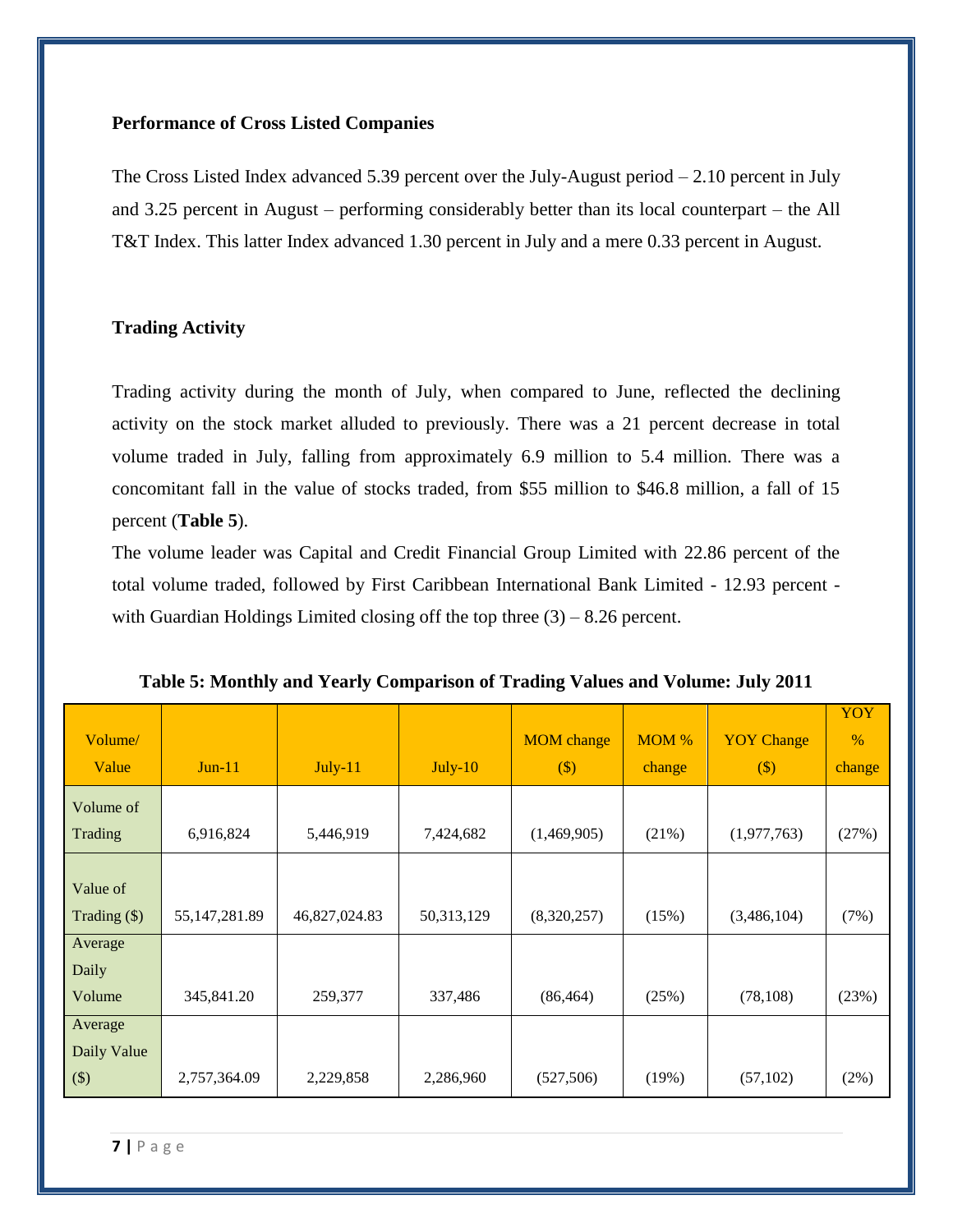The picture is considerably different for August however, which saw major increases in both volume and value traded (**Table 6**). This is attributed to trading in JMMB shares – on August  $5<sup>th</sup>$ , NCB Jamaica purchased 428 million JMMB shares at \$0.38 a share from a block of shares once owned by Clico Investment Bank (CIB). This was valued at \$160 million. As such, JMMB was the volume leader during the month of August, accounting for 99 percent of total volume traded, followed by National Commercial Bank Limited and Capital and Credit Financial Group Limited.

It should be noted that the Jamaican regulator, the FSC, has expressed some concern at the legality of this transaction as its approval was not sought.

| Volume/<br>Value                  | $July-11$     | August-11   | August-10   | <b>MOM</b> change<br>$(\$)$ | MOM %<br>change | <b>YOY</b> Change<br>$(\$)$ | YOY %<br>change |
|-----------------------------------|---------------|-------------|-------------|-----------------------------|-----------------|-----------------------------|-----------------|
| Volume of<br>Trading              | 5,446,919     | 475,016,427 | 9,673,872   | 469,569,508                 | 8,621%          | 465, 342, 555               | 4,810%          |
| Value of<br>Trading $(\$)$        | 46,827,024.83 | 226,548,491 | 178,498,111 | 179,821,466                 | 384%            | 48,050,380                  | 27%             |
| Average<br>Daily<br>Volume        | 259,377       | 22,619,830  | 483,694     | 22,360,453                  | 8,621%          | 22,136,136                  | 4,576%          |
| Average<br>Daily Value<br>$($ \$) | 2,229,858     | 10,788,023  | 8,924,906   | 8,558,165                   | 384%            | 1,863,118                   | 21%             |

#### **Table 6: Monthly and Yearly Comparison of Trading Values and Volume: August 2011**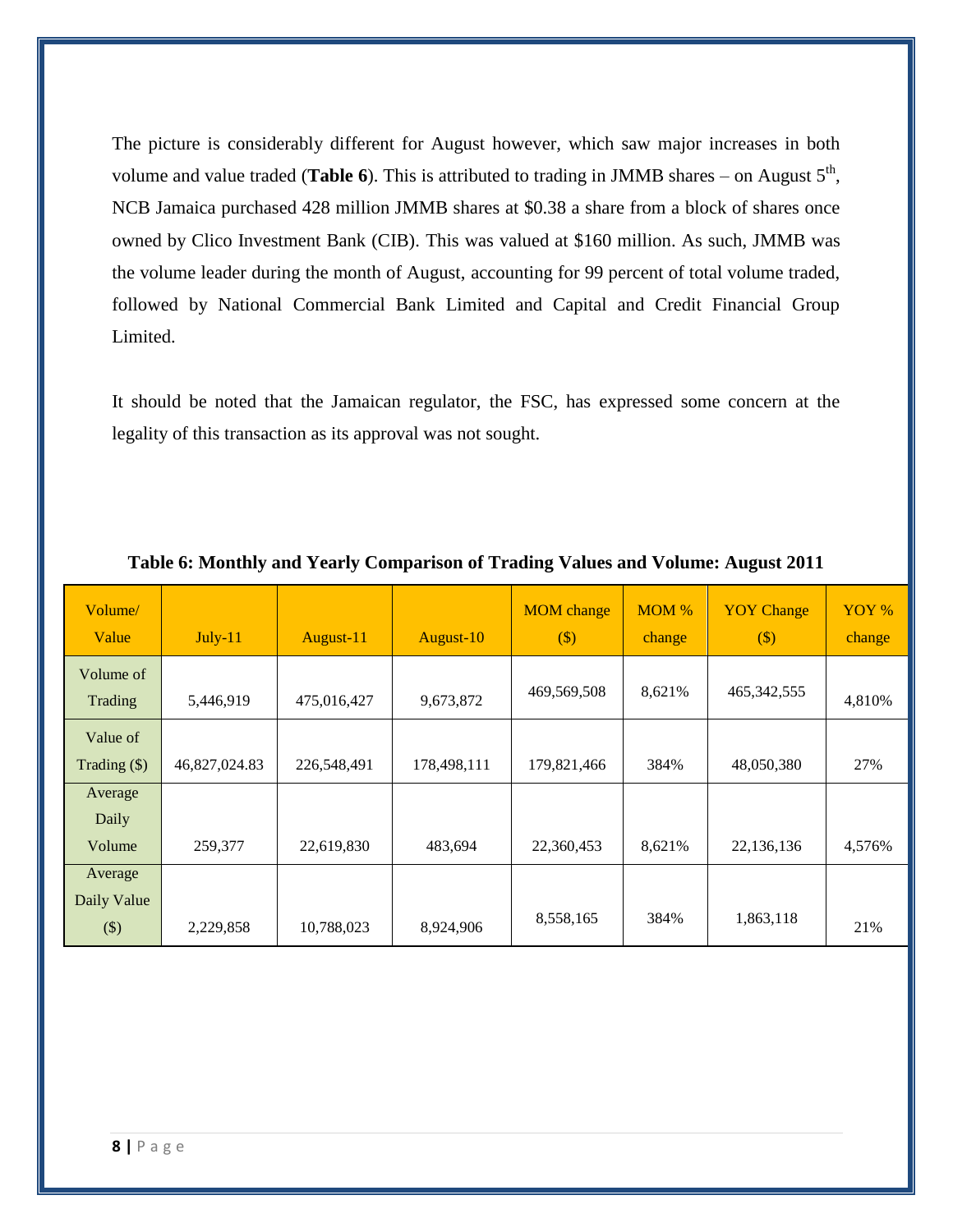## **Bond Market Activity**

#### Primary Bond Market

There was no activity on the primary bond market over the two month period July – August 2011.

#### Secondary Bond Market

For the month of July, there were two (2) trades on the government bond market. Total volume amounted to 100, representing a value of \$101,375. For August, there was only one (1) trade taking place, valued at \$105,000.

Year to date, there were a total of twenty-six (26) trades, with a volume of approximately 86,200, valued at \$89,686,793

# **Jamaica Stock Market**

The JSE Market Index advanced 5.51 percent over the period under review. In July 2011, the stock market experienced an increase of 2.51 percent and of 3.00 percent in August 2011. For the year to date, the index has climbed fairly steadily and has registered an increase of 9.40 percent. For the same eight-month period the previous year, the index increased by a dismal 1.53 percent.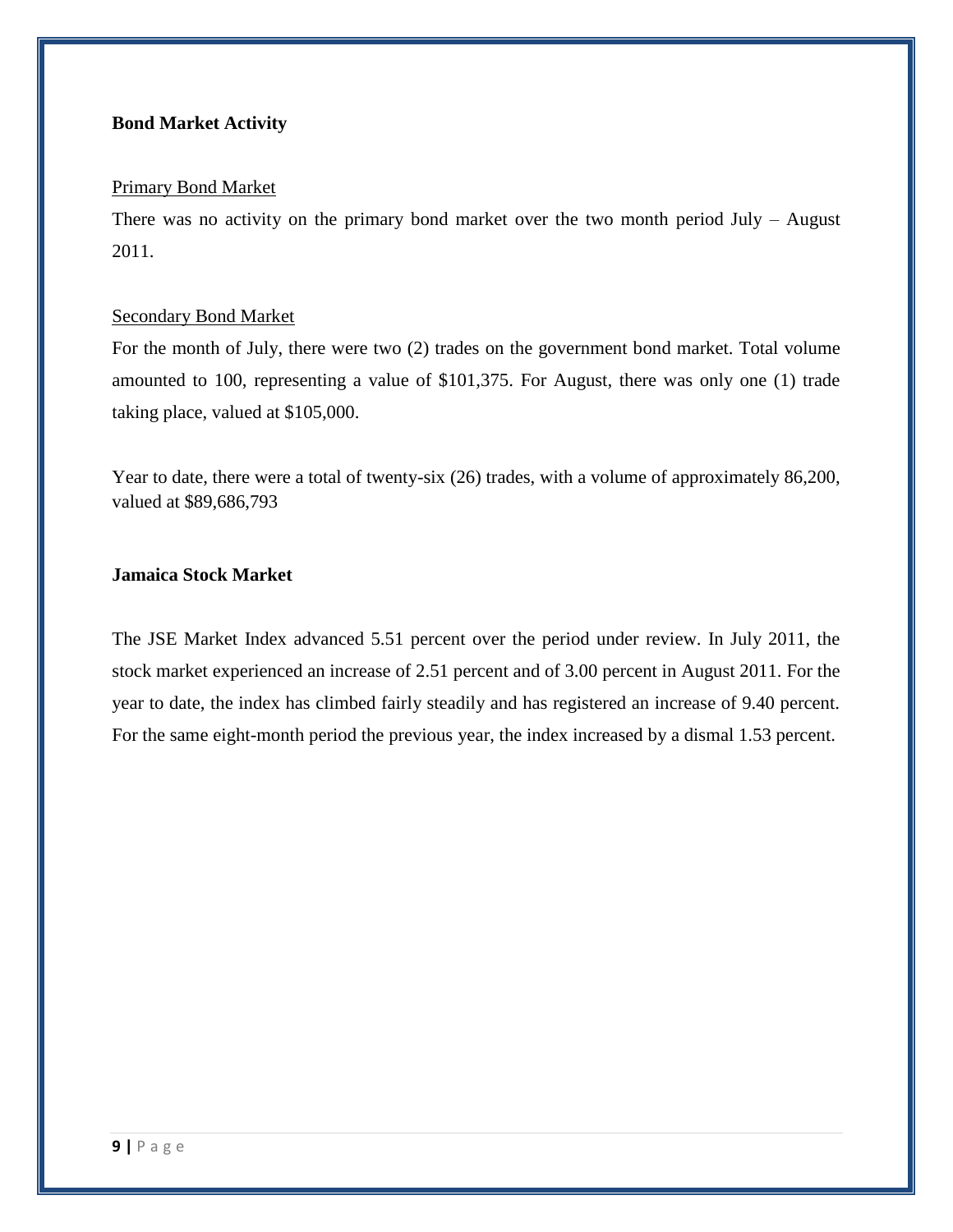

**Figure 2: JSE Market Index for the period January – August 2011**

## **Barbados Stock Market**

During the months of July-August 2011, the Barbados stock market registered a 1.22 percent decline, the worst performance among the three (3) regional stock markets. The BSE Composite Index declined by 0.66 percent in August and by 0.56 percent in July. For the year to date, the index increased 8.32 percent. However, most of this increase took place over a two week period between January and February. The index has remained fairly flat since then.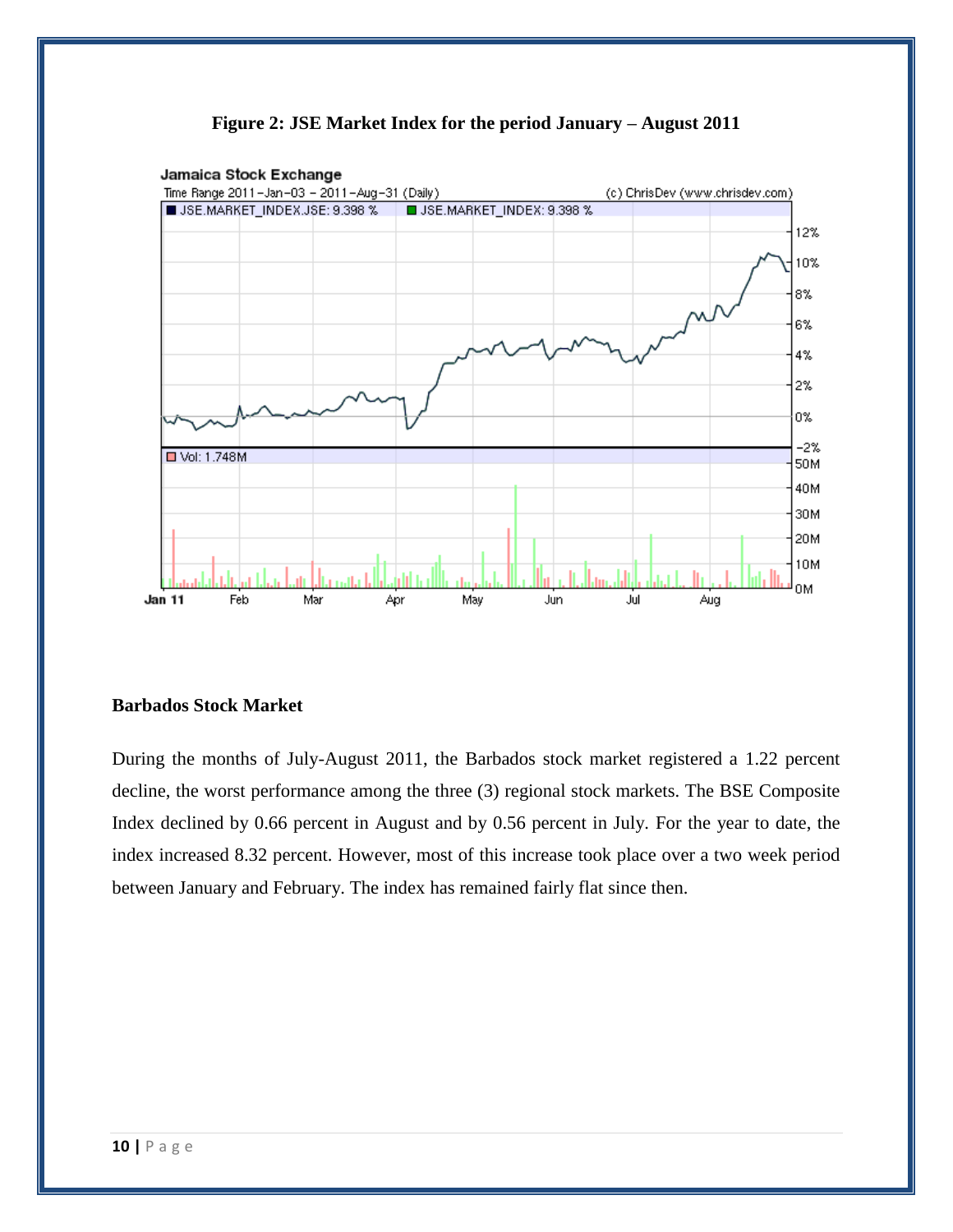

**Figure 3: BSE Composite Index for the period January – August 2011**

## **International Developments**

International stock indices fared poorly over the two month period under review. All selected indices, representing both developed and emerging economies, registered declines over the period, with the worst performance being that of Germany's Dax, falling 22.03 percent, followed by India's BSE Sensex, which fell by 11.12 percent. US's Dow Jones Industrial Average, though also registering a decline, experienced the best performance with a decline of 7.70 percent.

Year to date performances were similarly dismal. Again the Dow Jones was the best of the worst, declining 0.49 percent year-to-date. Brazil's Bovespa experienced the worst performance, falling 19.25 percent over the period, followed by the Sensex, which fell 18.89 percent.